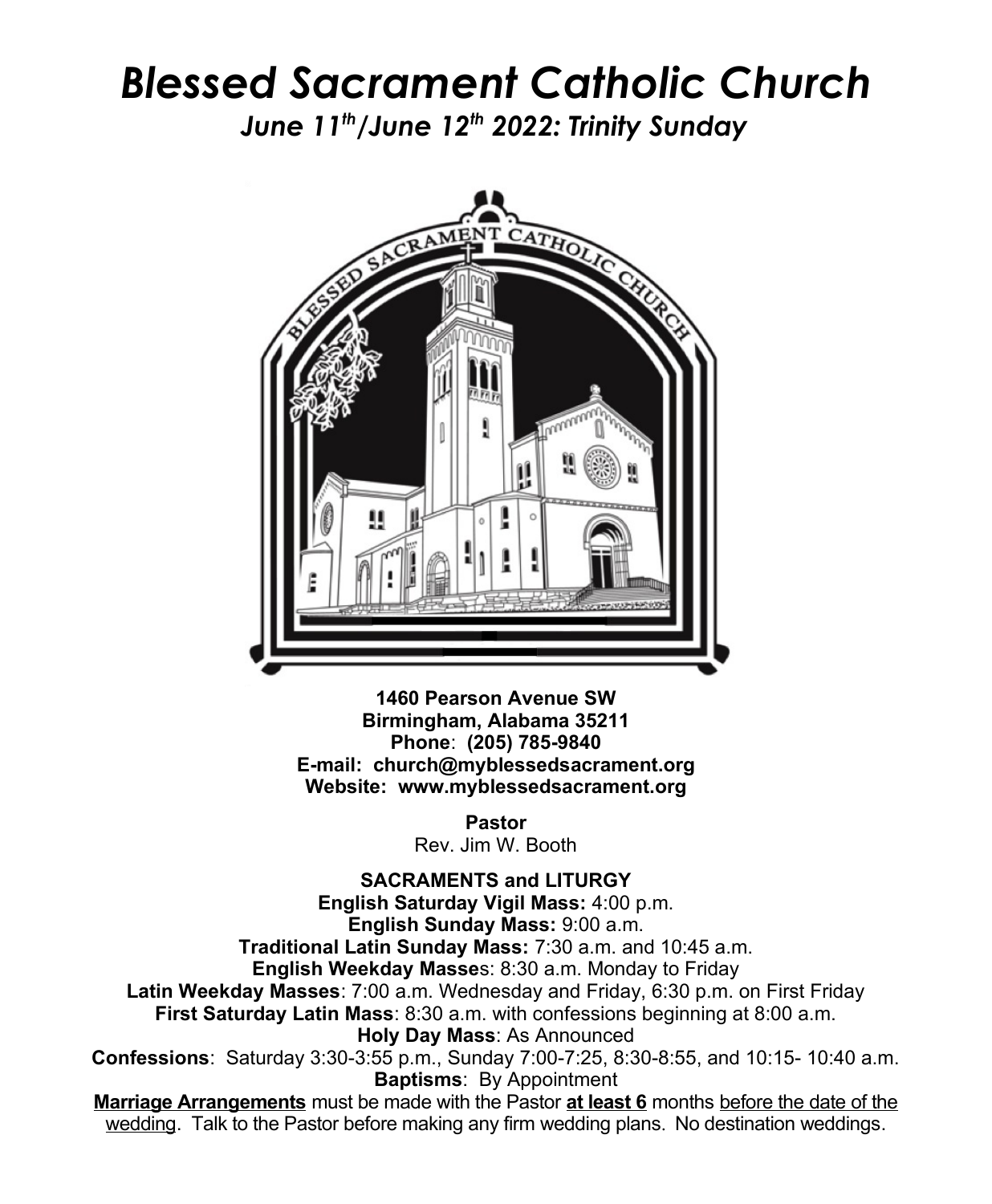**COVID-19 RESPONSE, MASS & DEVOTIONS**: We have an additional Sunday Latin Mass at 7:30, to aid in the social distancing, and continues on a provisional basis.

**NOTE ON CONFESSIONS**: If there is a significant line for confession, Fr Booth might say part of the formula of absolution while the penitent recites the act of contrition. The full formula of absolution is always said, but the first part might be said softly during the act of contrition. Thus, you might only hear "and I absolve you from your sins, in the name of the Father, and of the Son, and of the Holy Spirit."

**WELCOME** to all of our visitors: We are glad you have attended Mass with us. If you wish to join Blessed Sacrament, please pick up a parish census form at the Religious Goods Counter located in the vestibule of the front entrance.

**IN MEMORIAM**: In memory of Julia V. Bryant, the sanctuary lamp will burn for the repose of her soul from June  $12<sup>th</sup>$  to June  $18<sup>th</sup>$ . The sanctuary lamp will burn for the repose of Mary & Sam Montalbano from June  $19<sup>th</sup>$  until June  $25<sup>th</sup>$ .

**CORPUS CHRISTI**: For the Feast of Corpus Christi, there will be Latin High Mass on Thursday, June  $16<sup>th</sup>$  at 6:30 p.m. Corpus Christi will be celebrated next Sunday in English.

**MORNING WITH MARY**: All ladies are invited to a morning of devotion next Saturday, June  $18<sup>th</sup>$ . Adoration will begin at 8:30 a.m., there will be confession during adoration, followed by benediction at about 9:10 a.m., and concluding with a Latin Mass at about 9:15 a.m.

**THIRD SUNDAY**: Next Sunday is the Third Sunday of the month. We will have vocations prayers and a potluck lunch following the 10:45 a.m. Mass.

**BEWARE OF TREE**: An old and very large tree behind and to the east of the church has split and is poised to split again. This tree is scheduled to be cut down in late June. In the mean time, please keep away from this tree for the sake of safety. Trees will likely be planted in its stead.

**PRAY FOR OUR SEMINARIANS:** Please pray for our seminarians: Daniel Sessions, Charles Deering, Matthew Gubenski, Patrick DePew, Max Gallegos, John Gardiner, Andrew Vickery, John Paul Stepnowski, Collins Hess, Hunter Limbaugh, Francisco Rodriguez, Adam Sellers, and Dominic Rumore. May more good men to answer God's call to the priesthood.

**2022 HIGH MASS SCHEDULE**: The High Mass schedule for the 10:45 a.m. Mass is as follows: Every second, third, and fourth Sunday of the month with the addition of Corpus Christi (Thursday, June  $16<sup>th</sup>$ ), All Saints (Tuesday, November  $1<sup>st</sup>$ ), and Immaculate Conception (Thursday, December  $8<sup>th</sup>$ ).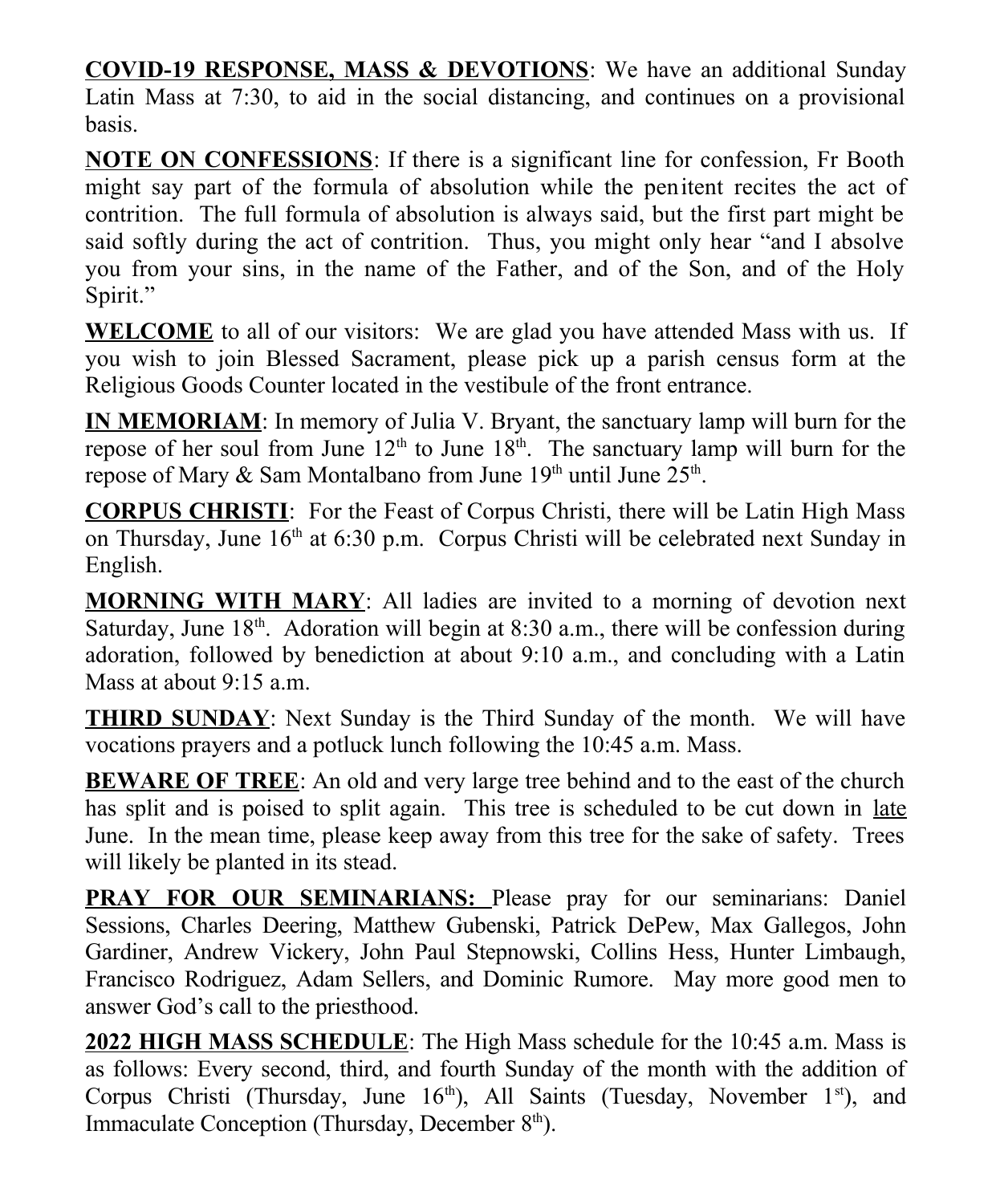**PARISH SUPPORT**: The collection last week was \$8966 and \$1000 was donated to the Preservation Fund. Many thanks for your generosity.

**NOTE ON MASS INTENTIONS**: There is about a seven-month backlog on Mass Intentions. Thus, requested Mass dates cannot always be honored.

**MASS SCHEDULE AND INTENTIONS**: (\*Masses in the Rectory Chapel)

| Sat, June 11: 4:00 p.m.   |              | Special Intention for Joseph Donellan (by the Donellan Family)  |
|---------------------------|--------------|-----------------------------------------------------------------|
| Sun, June 12: 7:30 a.m.   |              | Special Intention for Scott Donellan (by the Donellan Family)   |
|                           | $9:00$ a.m.  | Pro Populo                                                      |
|                           | $10:45$ a.m. | Special Intention for Jeff Hahn (by the Donellan Family)        |
| Mon, June 13: *8:30 a.m.  |              | Special Intention for Lori Donellan (by the Donellan Family)    |
| Tues, June 14: *8:30 a.m. |              | Special Intention for Beth Mathews (by the Donellan Family)     |
| Wed, June 15: *7:00 a.m.  |              | Special Intention for Eddie Mathews (by the Donellan Family)    |
|                           | $*8:30$ a.m. | Special Intention for the Chinnasami Family (by Josh &          |
|                           |              | Hannah Meeker)                                                  |
| Thur, June 16: *8:30 a.m. |              | Teresa, Jackson, & Sam McReynolds (by Josh & Hannah             |
|                           |              | Meeker)                                                         |
|                           | $6:30$ p.m.  | Special Intention for Anna Grace Hahn (by the Hahn Family)      |
| Fri, June $17$ :          | $*7:00$ a.m. | Special Intention for Lila Benton (by Ann K. Griffin)           |
|                           | $*8:30$ a.m. | Special Intention for the Mathews Family (by the Duryea         |
|                           |              | Family)                                                         |
| Sat, June 18:             | $9:15$ a.m.  | Special Intention for Shane Henderson (Sophie Duvall            |
|                           |              | Henderson)                                                      |
|                           |              | 4:00 p.m. † Amber Mason (by Mary & Betty Mason)                 |
|                           |              | Sun, June 19: $7:30$ a.m. † Amber Mason (by Mary & Betty Mason) |
|                           | $9:00$ a.m.  | Pro Populo                                                      |
|                           | $10:45$ a.m. | Special Intention for Jeff Hahn (by the Hahn Family)            |

**PLEASE PRAY FOR THE SICK AND HOMEBOUND** especially Sam Montalbano, Josie Nickell, Gloria Archambault, Don Williams, James Bonner, Matthew Clune Sr., Ronnie Buchanan, Barbara Williams, Gail McMahon, Gracimo Ribeiro Bento, Bob Wiseman, Eve Moore, Aaron Minjares, Bill Dinan, Carol Brandley, Eddie Hunter, Lawrence Brandley, Pete Ransom, Jerry Joiner, Beryl Curtis, Nicole Copeland, Linda Cooper, Lee Dinan, Danny Rohling, Kay Dorion, Krissy Chism, William Scroggins, Lamar Smith, Paul Herrmann, Wayne Little, Maria Morin, Andrea Little, Joseph Edwards, George Dunham, Fran Costanza, Christine Cover, Thatcher Kerzie, Malcolm Perry, Koslyn Chism, Kathleen Strawmeyer, and Stephanie Perry.

## **NEXT WEEK'S MASS READINGS**

7:30 a.m. Second Sunday after Pentecost 1Jn 3:13-18, Lk 14:16-24 9:00 a.m. Corpus Christi Gen 14:18-20, 1Cor 11:23-26, Lk 9:11-17

4:00 p.m. Corpus Christi Gen 14:18-20, 1Cor 11:23-26, Lk 9:11-17 10:45 a.m. Second Sunday after Pentecost 1Jn 3:13-18, Lk 14:16-24